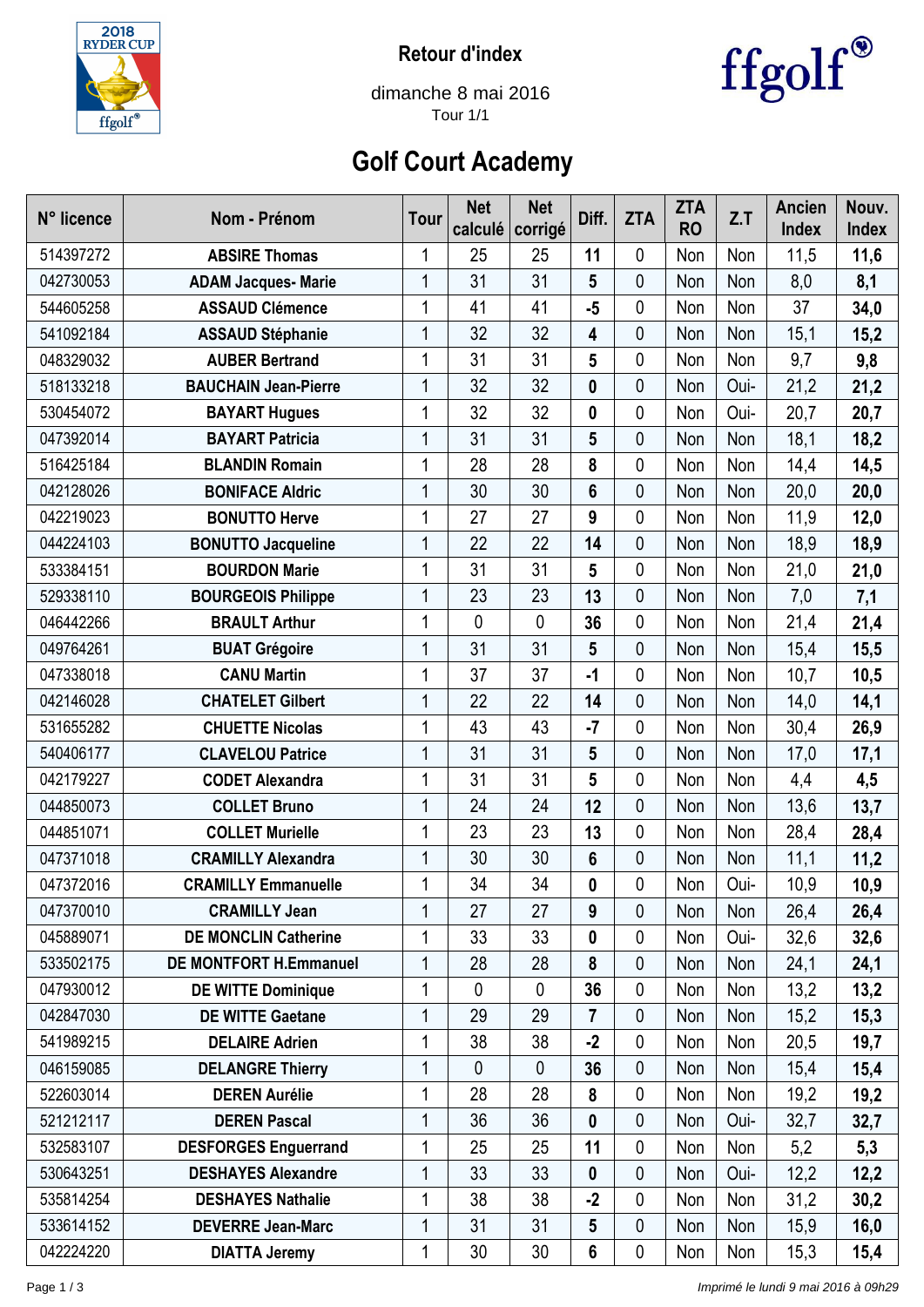| N° licence | Nom - Prénom                       | <b>Tour</b> | <b>Net</b><br>calculé | <b>Net</b><br>corrigé | Diff.                    | <b>ZTA</b>  | <b>ZTA</b><br><b>RO</b> | Z.T  | Ancien<br><b>Index</b> | Nouv.<br>Index |
|------------|------------------------------------|-------------|-----------------------|-----------------------|--------------------------|-------------|-------------------------|------|------------------------|----------------|
| 042775033  | <b>DUVAL Jean-Claude</b>           | 1           | 23                    | 23                    | 13                       | 0           | Non                     | Non  | 12,7                   | 12,8           |
| 043886110  | <b>EMILE Jean-Pierre</b>           | 1           | 28                    | 28                    | 8                        | 0           | Non                     | Non  | 7,6                    | 7,7            |
| 531700231  | <b>EMILE Soulivanh</b>             | 1           | 29                    | 29                    | $\overline{7}$           | 0           | Non                     | Non  | 12,8                   | 12,9           |
| 047402011  | <b>FEVRE Odile</b>                 | 1           | 24                    | 24                    | 12                       | 0           | Non                     | Non  | 18,3                   | 18,4           |
| 046011087  | <b>FRANCIN Philippe</b>            | 1           | 20                    | 20                    | 16                       | 0           | Non                     | Non  | 18,4                   | 18,4           |
| 513831268  | <b>FRAYSSINET Louis</b>            | 1           | 29                    | 29                    | 7                        | 0           | Non                     | Non  | 9,1                    | 9,2            |
| 517171107  | <b>FREMY Bénédicte</b>             | 1           | 24                    | 24                    | 12                       | 0           | Non                     | Non  | 18,4                   | 18,4           |
| 047944013  | <b>FREMY Michel</b>                | 1           | 28                    | 28                    | 8                        | 0           | Non                     | Non  | 16,6                   | 16,7           |
| 044077065  | <b>GANCEL Antoine</b>              | 1           | 37                    | 37                    | $-1$                     | 0           | Non                     | Non  | 18,2                   | 17,9           |
| 043900069  | <b>GAUDRAY François</b>            | 1           | 29                    | 29                    | $\overline{\mathcal{L}}$ | 0           | Non                     | Non  | 20,5                   | 20,5           |
| 046280088  | <b>GODARD Christine</b>            | 1           | 22                    | 22                    | 14                       | 0           | Non                     | Non  | 14,7                   | 14,8           |
| 046184264  | <b>GODDEFROY Theophile</b>         |             | 33                    | 33                    | 0                        | 0           | Non                     | Oui- | 26,0                   | 26,0           |
| 047446019  | <b>GOGNY Alain</b>                 | 1           | 23                    | 23                    | 13                       | 0           | Non                     | Non  | 14,0                   | 14,1           |
| 047449013  | <b>GOMEZ Jacqueline</b>            |             | 31                    | 31                    | 5                        | 0           | Non                     | Non  | 18,0                   | 18,1           |
| 047448015  | <b>GOMEZ Philippe</b>              | 1           | 29                    | 29                    | $\overline{7}$           | 0           | Non                     | Non  | 22,0                   | 22,0           |
| 045128289  | <b>GOY Lionel</b>                  | 1           | 24                    | 24                    | 12                       | 0           | Non                     | Non  | 23,1                   | 23,1           |
| 530562099  | <b>GUIBERT Alain</b>               |             | 35                    | 35                    | 0                        | 0           | Non                     | Oui- | 9,9                    | 9,9            |
| 522591135  | <b>HAMEL-LALANNE Sylvie</b>        | 1           | 24                    | 24                    | 12                       | 0           | Non                     | Non  | 28,5                   | 28,5           |
| 544091107  | <b>HAUTEFEUILLE Emmanuel</b>       | 1           | 27                    | 27                    | 9                        | 0           | Non                     | Non  | 5,3                    | 5,4            |
| 546572076  | <b>HERR Gildas</b>                 | 1           | 20                    | 20                    | 16                       | 0           | Non                     | Non  | 3,9                    | 4,0            |
| 042504127  | <b>HOUDEMENT Catherine</b>         | 1           | 20                    | 20                    | 16                       | 0           | Non                     | Non  | 20,0                   | 20,0           |
| 526172269  | <b>HUGUERRE Dominique</b>          | 1           | 23                    | 23                    | 13                       | 0           | Non                     | Non  | 25,0                   | 25,0           |
| 046023082  | <b>KERVARREC Agnes</b>             | 1           | 33                    | 33                    | 0                        | 0           | Non                     | Oui- | 21,6                   | 21,6           |
| 042962044  | <b>KERVARREC Paul</b>              | 1           | 28                    | 28                    | 8                        | 0           | Non                     | Non  | 16,1                   | 16,2           |
| 042886054  | <b>LAMARRE Michel</b>              | 1           | 22                    | 22                    | 14                       | 0           | Non                     | Non  | 17,0                   | 17,1           |
| 047495016  | <b>LAPORTE Eric</b>                | 1           | 28                    | 28                    | 8                        | 0           | Non                     | Non  | 13,7                   | 13,8           |
| 544107242  | <b>LEBLOND Vincent</b>             | 1           | 33                    | 33                    | 3                        | 0           | Non                     | Non  | 10,3                   | 10,4           |
| 514941236  | <b>LECOMTE Antoine</b>             |             | 31                    | 31                    | 5                        | 0           | Non                     | Non  | 7,2                    | 7,3            |
| 042673039  | <b>LECONTE Francois</b>            | 1           | 25                    | 25                    | 11                       | 0           | Non                     | Non  | 9,1                    | 9,2            |
| 042135021  | <b>LECONTE Sidonie</b>             | 1           | 19                    | 19                    | 17                       | $\mathbf 0$ | Non                     | Non  | 9,3                    | 9,4            |
| 046685270  | <b>LECONTE Theophile</b>           | 1           | 33                    | 33                    | $\mathbf 0$              | 0           | Non                     | Oui- | 41                     | 41             |
| 044962240  | <b>LEGRAND Etienne</b>             | 1           | 32                    | 32                    | 0                        | 0           | Non                     | Oui- | 18,9                   | 18,9           |
| 535376095  | <b>LEGRAND Nathalie</b>            | 1           | 31                    | 31                    | 0                        | 0           | Non                     | Oui- | 28,3                   | 28,3           |
| 516020085  | <b>LEGRAND Olivier</b>             | 1           | 33                    | 33                    | 0                        | 0           | Non                     | Oui- | 17,5                   | 17,5           |
|            | <b>LEMIESZ Laurent</b>             | ---         | ---                   | ---                   | ---                      | ---         | ---                     | ---  | ---                    |                |
| 540775199  | <b>LEMOINE Tristan</b>             | 1           | 36                    | 36                    | 0                        | 0           | Non                     | Oui- | 14,6                   | 14,6           |
| 047527017  | <b>LEON Yves</b>                   | 1           | 20                    | 20                    | 16                       | 0           | Non                     | Non  | 23,8                   | 23,8           |
| 043008045  | <b>LEPICARD Pascal</b>             | 1           | 39                    | 39                    | $-3$                     | 0           | Non                     | Non  | 9,7                    | 9,1            |
| 049165097  | <b>LEROY Rémi</b>                  | 1           | 32                    | 32                    | 4                        | 0           | Non                     | Non  | 16,9                   | 17,0           |
| 512225068  | <b>LESGUILLIER Jean-Christophe</b> | 1           | 37                    | 37                    | $-1$                     | 0           | Non                     | Non  | 4,9                    | 4,7            |
| 544115242  | <b>LEVEAU Grégoire</b>             | 1           | 37                    | 37                    | $-1$                     | 0           | Non                     | Non  | 42                     | 41             |
| 523345122  | <b>LEVEAU Patrick</b>              | 1           | 33                    | 33                    | 0                        | 0           | Non                     | Oui- | 20,9                   | 20,9           |
| 518651293  | <b>LEVITRE Clément</b>             | 1           | 23                    | 23                    | 13                       | 0           | Non                     | Non  | 31,0                   | 31,0           |
| 047530010  | <b>LORDEREAU Martine</b>           | 1           | 31                    | 31                    | 5                        | 0           | Non                     | Non  | 8,3                    | 8,4            |
| 047529013  | <b>LORDEREAU Pierre</b>            | 1           | 34                    | 34                    | 0                        | 0           | Non                     | Oui- | 11,2                   | 11,2           |
| 547329088  | <b>MANGE-VALLET Marie</b>          | 1           | 18                    | 18                    | 18                       | 0           | Non                     | Non  | 21,0                   | 21,0           |
|            |                                    |             |                       |                       |                          |             |                         |      |                        |                |